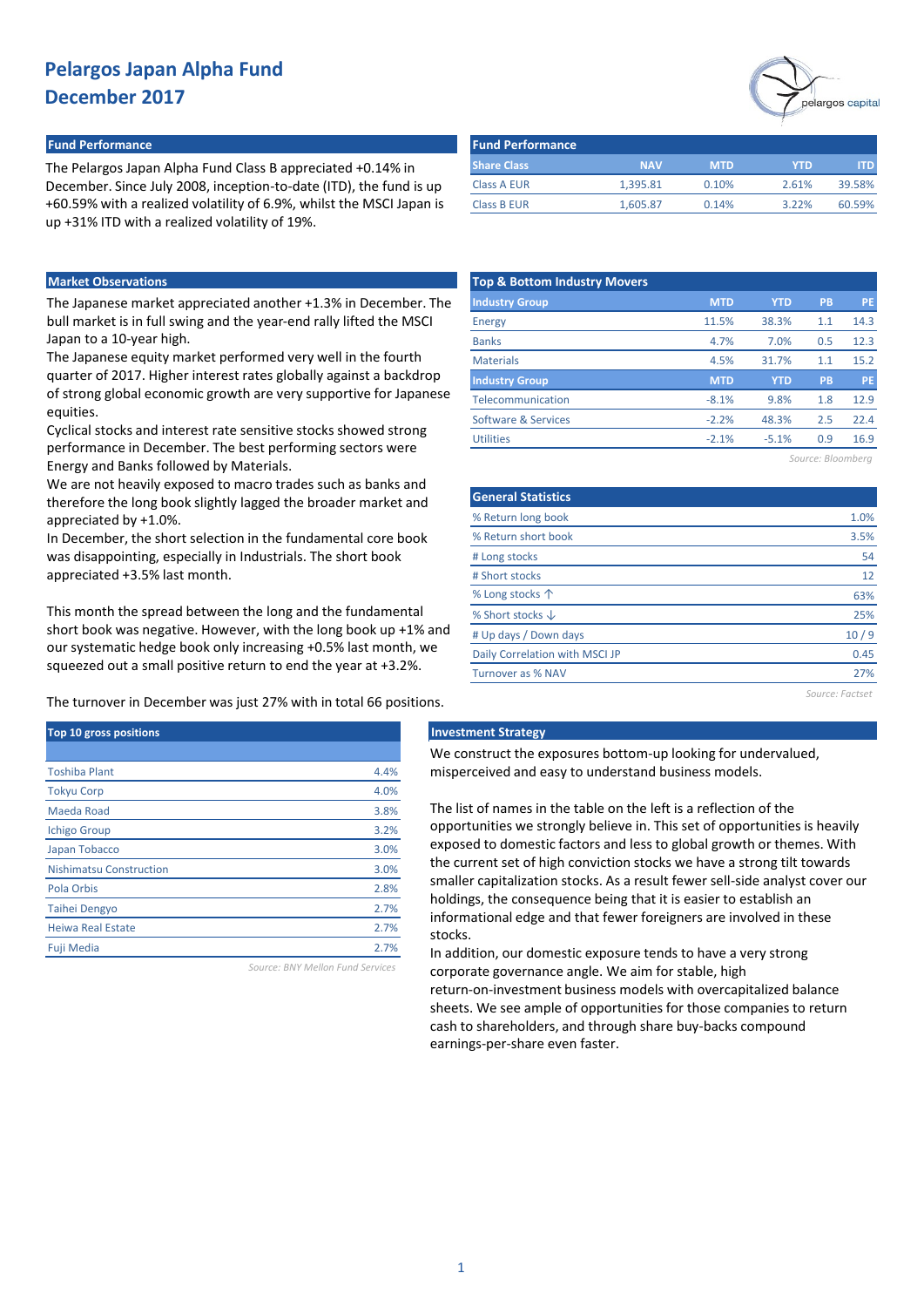#### **Investment Strategy**

Post the earnings announcement in November Taihei Dengyo dropped -9%. Because only one sell side analyst covers the stock the market just reacted on the headlines, which looked disappointing. The underlying business is doing pretty well and Taihei Dengyo delivered a big increase in its order intake. In addition, senior leadership at the company acquired shares, which we considered a positive. As market participants came to understand the real dynamics at Taihei Dengyo the stock bounced back +9.9% in December, adding 30bps to the fund performance.

Last month we exited H.I.S. long position. The stock price appreciated 60% from April lows and the most recent earnings announcement did not justify any further upside to our target price.

The gross as well as the net exposure is concentrated in the Industrials sector. The Industrials gross exposure stood at 43% and its net exposure at +18%. Exposure in this sector ranges from robots to heavy machinery, from road construction and staffing companies to private rail operators. These are a very diverse set of business models with very different earnings drivers. We had almost no exposure in Utilities, Telecommunication and Energy.



Nov Dec Jan Feb Mar Apr May Jun Jul Aug Sep Oct Nov Dec

*Source: Factset\**

| <b>Top Gainers &amp; Losers</b> |  |        |                         |   |         |  |  |  |  |  |
|---------------------------------|--|--------|-------------------------|---|---------|--|--|--|--|--|
| <b>Gainers</b>                  |  | $CTR*$ | <b>Losers</b>           |   | $CTR*$  |  |  |  |  |  |
| <b>Taihei Dengyo</b>            |  | 0.3%   | <b>Alpine Elec</b>      |   | $-0.3%$ |  |  |  |  |  |
| <b>Resona Holdings</b>          |  | 0.2%   | HIS                     |   | $-0.2%$ |  |  |  |  |  |
| <b>Fuji Media</b>               |  | 0.1%   | Ariake Japan            |   | $-0.1%$ |  |  |  |  |  |
| Technopro                       |  | 0.1%   | <b>Megmilk Snow</b>     | S | $-0.1%$ |  |  |  |  |  |
| <b>Ichigo Group</b>             |  | 0.1%   | <b>Nishimatsu Const</b> |   | $-0.1%$ |  |  |  |  |  |
| $*CTR =$ Contribution           |  |        | Source: Factset         |   |         |  |  |  |  |  |

Gross



On a daily basis, we track a number of style factors using our proprietary quant model. This helps us to detect dislocation within the market. In addition, it helps our understanding of style trends and investor's behavior in Japan.

Value as a style has been really struggling throughout 2017. In Japan, price momentum delivered stellar performance.

High price momentum stocks continued to accelerate higher whilst low price momentum stocks continued to underperform. This is certainly not only a Japanese phenomenon, because this behavior can be observed in all major equity markets.

It is not so much that investors disliked value stocks, it much more that investors were buying price momentum for the sake of price momentum. None of the other factors in our model, be it earnings momentum, earnings surprises, share buy-backs or quality displayed any systematic behavior during 2017.

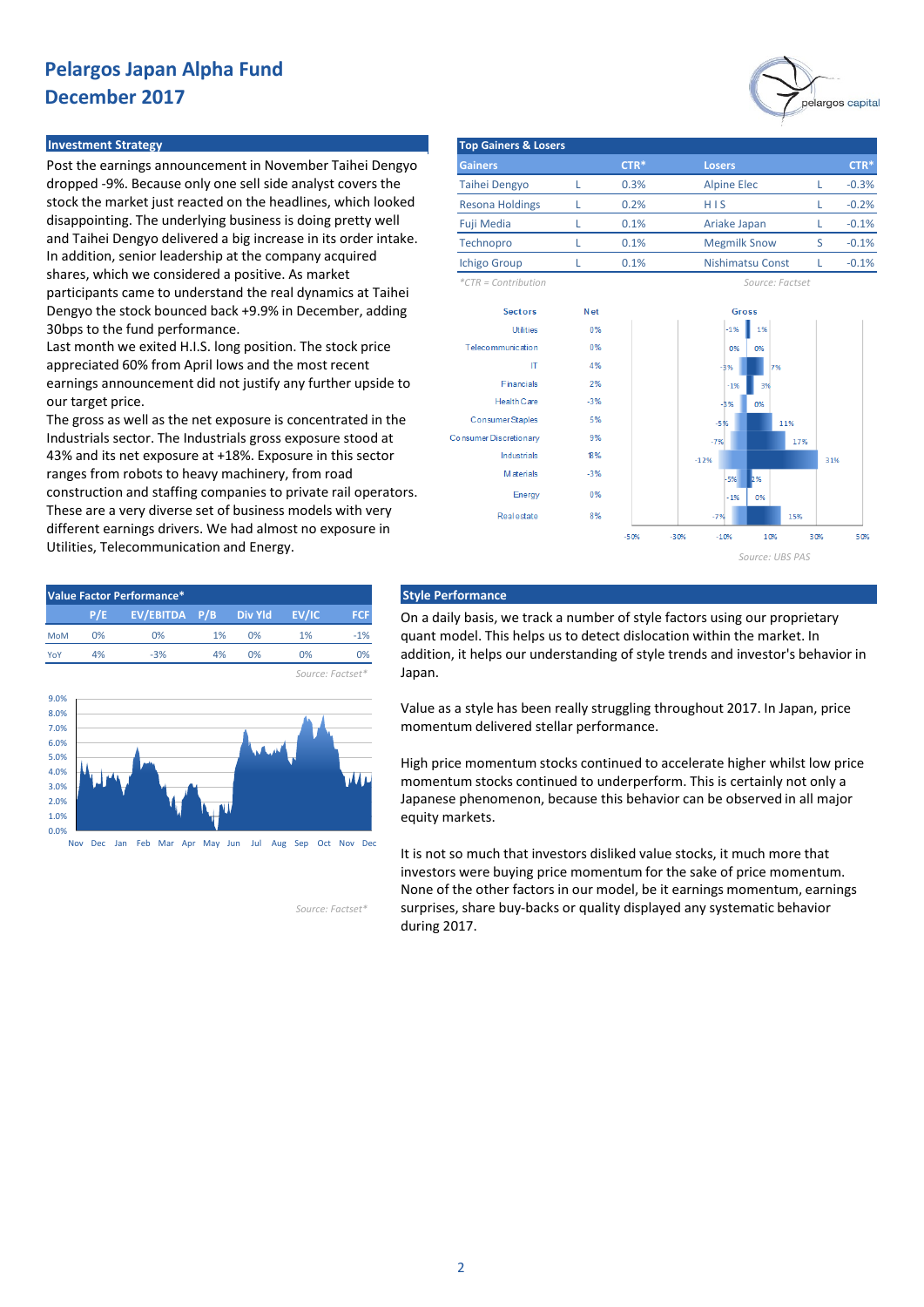#### **Risk Measurement and Management**

The chart below shows the rolling 12-month net and gross exposure as 10 (trading) days moving averages.

The risk budget has steadily increased during 2017 with the gross- and net-exposure at the high end of its historical range.

Despite the substantial increase in net exposure the ex-ante volatility stood at 5.8% despite significant capital being deployed. This is rather remarkable and these numbers are not a good reflection of the underlying risk involved because risk premia globally are extremely depressed.



|                                               | <b>Fund Overview</b>                      |              |                       |  |  |  |
|-----------------------------------------------|-------------------------------------------|--------------|-----------------------|--|--|--|
| th net and gross exposure                     |                                           | Long         | <b>Short</b>          |  |  |  |
|                                               | Price to Earnings (PE)                    | 18.1         | 19.8                  |  |  |  |
|                                               | <b>EV/EBITDA</b>                          | 10.2<br>12.5 |                       |  |  |  |
| ing 2017 with the                             | Price to Book (PB)                        | 1.8          | 1.9                   |  |  |  |
| f its historical range.                       | <b>Dividend Yield</b>                     | 2.0          | 1.7 <sub>2</sub>      |  |  |  |
|                                               | EV/IC                                     | 1.1          | 1.5                   |  |  |  |
| osure the ex-ante                             | 1 month momentum                          | 2.1          | 3.4                   |  |  |  |
| capital being deployed.                       | 6 month momentum                          | 18.6         | 5.1                   |  |  |  |
| ers are not a good                            | 9 month momentum                          | 26.3         | 4.9                   |  |  |  |
| ecause risk premia                            | Earnings momentum (1M)                    | 14.7         | 3.5                   |  |  |  |
|                                               | Earnings momentum (3M)                    | 17.5         | 5.6                   |  |  |  |
|                                               | <b>CFROI</b>                              | 8.2%         | 9.8%                  |  |  |  |
|                                               | Cash/MarketValue                          | 32.8%        | 20.2%                 |  |  |  |
| 50%                                           |                                           |              | Source: Factset       |  |  |  |
| 45%                                           | <b>Style Exposure</b>                     |              |                       |  |  |  |
| 40%                                           |                                           | Long         | <b>Short</b>          |  |  |  |
| 35%<br>30%                                    | <b>Beta</b>                               | 0.35         | 1.01                  |  |  |  |
| 25%                                           | Volatility                                | 4.7%         | 9.9%                  |  |  |  |
| 20%                                           | Debt-to-equity                            | $-5%$        | 60%                   |  |  |  |
| 15%                                           |                                           |              | Source: UBS PAS       |  |  |  |
| 10%                                           |                                           |              |                       |  |  |  |
| 5%<br>0%                                      | <b>Risk Statistics Delta Adjusted</b>     |              |                       |  |  |  |
| Sep<br>Oct<br><b>Lug</b><br><b>Nov</b><br>Dec | Volatility (ex-ante; 3 months daily data) | 3.4%         |                       |  |  |  |
| <b>Exposure [L]</b>                           | Volatility (ex-ante; 5yr monthly data)    |              |                       |  |  |  |
| xposure [R]                                   | Var (99%, 5 days)                         |              | 1.8%                  |  |  |  |
|                                               | Beta (ex-ante)                            |              | $-0.11$               |  |  |  |
| Source: BNY Mellon Fund Services*             |                                           |              | Source: GS and Nomura |  |  |  |

pelargos capital

#### **Outlook**

After a healthy shake out in November, when the market dropped close to -6% in five trading sessions, the market quickly turned around and accelerated higher. The Japanese market ended 2017 close to its November high and did not manage to put in a new closing high. The sentiment turned more constructive, but was not outright bullish as can be observed in US equities. Global investors continue to be underweight Japan and foreigners as well as retail investors are reluctant to participate in the rally.

The global economy continues to show a solid performance. After a decade of underinvestment we are witnessing a capital expenditure boom, especially in technology, which is supported by "close-to-nothing" cost-of-capital. On the other hand, labor markets in the US and Japan are already tight, but wage inflation has not really shown up yet. As the global financial system is still awash in liquidity, risk assets continue to sky-rocket despite obvious valuation concerns. Equities in the US are very expensive and the rest of world looks more attractively valued. The Japanese market is trading above mid-cycle valuations, but has not reached peak valuations yet. Central banks globally were explicitly or implicitly targeting animal spirits and clearly succeeded as US equities moved into blow-off phase. We are at the point of the cycle that the US FED wishes to put the genie back in the bottle and normalize interest rates, without crushing asset prices. This will be a tightrope act. Investors happily ignore the multi-decade high in political as well as geopolitical risk. The FED can remove the punch bowl, but nobody knows at what level of interest rates the tipping point will be.

For the time being, strong growth and higher interest rates are extremely positive for Japanese equities. In the multi-year transition phase from deflation to inflation it seems we are at the inflection point now and Japanese risk assets started to discount such a positive scenario. Needless to say, if inflation expectation nudge up even further the Japanese market will be a stellar performer for quarters to come. Having met BOJ officials recently, we doubt the central bankers in Japan will try to slow down the asset acceleration phase.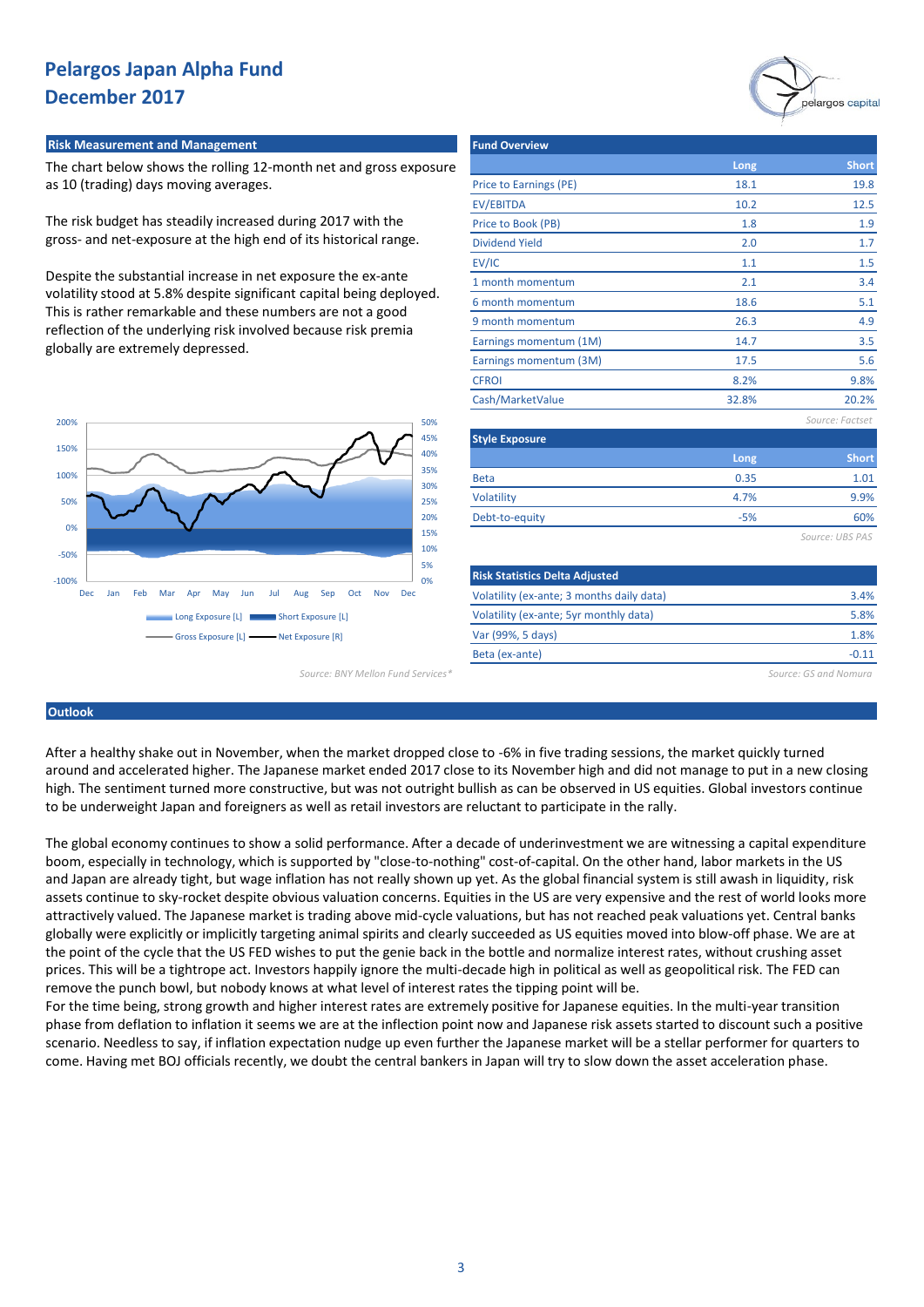

|                    | Jan      | Feb      | Mar      | Apr      | May      | <b>Jun</b> | Jul      | Aug      | Sep      | Oct      | <b>Nov</b> | <b>Dec</b> | <b>YTD</b> |
|--------------------|----------|----------|----------|----------|----------|------------|----------|----------|----------|----------|------------|------------|------------|
| <b>Class A EUR</b> |          |          |          |          |          |            |          |          |          |          |            |            |            |
| 2017               | 0.49%    | $-0.93%$ | $-1.67%$ | $-0.61%$ | 0.19%    | 1.28%      | 1.17%    | 0.42%    | 0.90%    | 1.14%    | 0.15%      | 0.10%      | 2.61%      |
| 2016               | 1.35%    | 0.88%    | 1.08%    | $-0.18%$ | $-1.05%$ | $-4.52%$   | 2.08%    | $-1.09%$ | $-0.33%$ | 2.38%    | 0.99%      | 0.38%      | 1.78%      |
| 2015               | $-1.28%$ | 4.85%    | $-0.32%$ | 3.21%    | 2.54%    | $-1.63%$   | $-3.07%$ | $-3.05%$ | 2.42%    | 1.83%    | 2.16%      | $-1.62%$   | 5.81%      |
| 2014               | $-3.21%$ | $-0.64%$ | $-0.59%$ | $-1.03%$ | $-2.28%$ | 1.40%      | 0.19%    | $-0.64%$ | 2.01%    | $-1.94%$ | $-1.28%$   | 0.92%      | $-6.99%$   |
| 2013               | 4.99%    | $-0.58%$ | 6.55%    | 6.10%    | $-1.05%$ | $-0.78%$   | 0.26%    | $-0.91%$ | 1.08%    | $-0.79%$ | 1.35%      | 1.61%      | 18.86%     |
| 2012               | $-1.43%$ | 3.77%    | 1.31%    | $-1.26%$ | $-3.88%$ | 1.72%      | 0.79%    | 0.89%    | 1.28%    | 0.54%    | 2.53%      | 3.78%      | 10.24%     |
| 2011               | 0.84%    | $-0.06%$ | $-1.56%$ | 0.10%    | $-0.19%$ | 0.38%      | $-0.01%$ | $-3.68%$ | 0.64%    | $-0.41%$ | $-2.64%$   | 1.64%      | $-4.96%$   |
| 2010               | 0.65%    | $-0.25%$ | 3.27%    | 3.16%    | $-2.71%$ | $-1.27%$   | 1.12%    | $-0.39%$ | 0.82%    | 1.03%    | 1.28%      | 1.75%      | 8.66%      |
| 2009               | 0.35%    | 1.62%    | $-0.76%$ | $-0.71%$ | 0.98%    | 1.03%      | $-1.84%$ | 2.07%    | $-1.61%$ | $-0.40%$ | $-3.37%$   | 3.19%      | 0.36%      |

| <b>Class B EUR</b> |          |          |          |          |          |          |          |          |          |          |          |          |          |
|--------------------|----------|----------|----------|----------|----------|----------|----------|----------|----------|----------|----------|----------|----------|
| 2017               | 0.56%    | $-0.92%$ | $-1.63%$ | $-0.57%$ | 0.23%    | 1.32%    | 1.18%    | 0.46%    | 0.99%    | 1.25%    | 0.20%    | 0.14%    | 3.22%    |
| 2016               | 1.27%    | 0.92%    | 1.18%    | $-0.16%$ | $-1.08%$ | $-4.33%$ | 2.12%    | $-1.05%$ | $-0.29%$ | 2.38%    | 0.88%    | 0.39%    | 2.07%    |
| 2015               | $-1.24%$ | 4.89%    | $-0.27%$ | 3.25%    | 2.57%    | $-1.67%$ | $-2.94%$ | $-3.01%$ | 2.46%    | 1.88%    | 2.06%    | $-1.42%$ | 6.36%    |
| 2014               | $-3.16%$ | $-0.60%$ | $-0.56%$ | $-0.99%$ | $-2.24%$ | 1.44%    | 0.23%    | $-0.60%$ | 2.06%    | $-1.89%$ | $-1.24%$ | 0.96%    | $-6.52%$ |
| 2013               | 5.35%    | $-0.58%$ | 6.98%    | 6.48%    | $-1.07%$ | $-0.78%$ | 0.31%    | $-0.92%$ | 1.18%    | $-0.80%$ | 1.46%    | 1.73%    | 20.57%   |
| 2012               | $-1.38%$ | 3.81%    | 1.35%    | $-1.21%$ | $-3.83%$ | 1.76%    | 0.84%    | 0.93%    | 1.32%    | 0.58%    | 2.50%    | 4.06%    | 10.95%   |
| 2011               | 0.93%    | $-0.03%$ | $-1.55%$ | 0.14%    | $-0.14%$ | 0.42%    | 0.03%    | $-3.63%$ | 0.69%    | $-0.38%$ | $-2.60%$ | 1.68%    | $-4.48%$ |
| 2010               | 0.73%    | $-0.23%$ | 3.52%    | 3.39%    | $-2.83%$ | $-1.31%$ | 1.23%    | $-0.37%$ | 0.91%    | 1.13%    | 1.40%    | 1.89%    | 9.67%    |
| 2009               | 2.07%    | 1.67%    | $-0.73%$ | $-0.67%$ | 1.34%    | 1.13%    | $-1.93%$ | 2.24%    | $-1.68%$ | $-0.39%$ | $-2.99%$ | 2.84%    | 2.75%    |
| 2008               |          |          |          |          |          |          | 0.96%    | $-1.35%$ | 1.40%    | 3.44%    | 0.52%    | 1.39%    | 6.46%    |

**Legal Status** FGR (fund for joint account) **Fund Size in USD Fiscal Status** VBI (tax exempt) **Dividend Policy** Reinvestment

**Firm AUM in USD Performance Fee Class B** 15% subject to High Watermark

**Investment Objective**

Contact Details WTC The Hague, Tower E 7th floor Prinses Margrietplantsoen 43 2595 AM, The Hague The Netherlands +31 (70) 7568030 [www.pelargoscapital.com](http://www.pelargoscapital.com/)

**Investment Manager Pelargos Capital <b>Fund Size in EUR** January 2009 July 2008

> \$287,929,563 € 239,540,455

**Investment Strategy Equity Long/Short Title Holder Title Holder** SGG Netherlands N.V. **Investment Style Depositary Depositary** Bank of New York Mellon Bank of New York Mellon Capital appreciation through investing in long/short positions in Japanese securities

Fund Facts Fund Facts

**Base Currency <b>EUR** EUR **EUR EUR Minimum Subscription Class A** EUR 10,000 **ISIN Class A EUR EUR EUR 10,000 MINIMUM MINIMUM MINIMUM MINIMUM Class B EUR** 10,000 **ISIN Class B EUR ISIN Class B EUR CLASS ARE ISIN CLASS CONTAINED A CONTAINING DAY Dealing Day First business day of each month Inception Date Class A EUR Subscription Subscription** Any dealing day, 3 business days notice **Inception Date Class B EUR In the Class B EUR Inception** 15 business days notice **Management Fee Class A** Company Facts **Management Fee Class B Firm AUM in EUR Performance Fee Class A** 20% subject to High Watermark **Participations Outstanding Class B Participations Outstanding Class A**

# 1.0% € 98,759,430 236 56,178 1.5% \$118,709,634

Portfolio Managers **Service Providers** Service Providers

Richard Dingemans **Prime Brokers** UBS AG, Goldman Sachs International Michael Kretschmer **Administrator** BNY Mellon Fund Services Accountant **Accountant** PricewaterhouseCoopers Fund Description **Legal** De Brauw Blackstone Westbroek N.V.